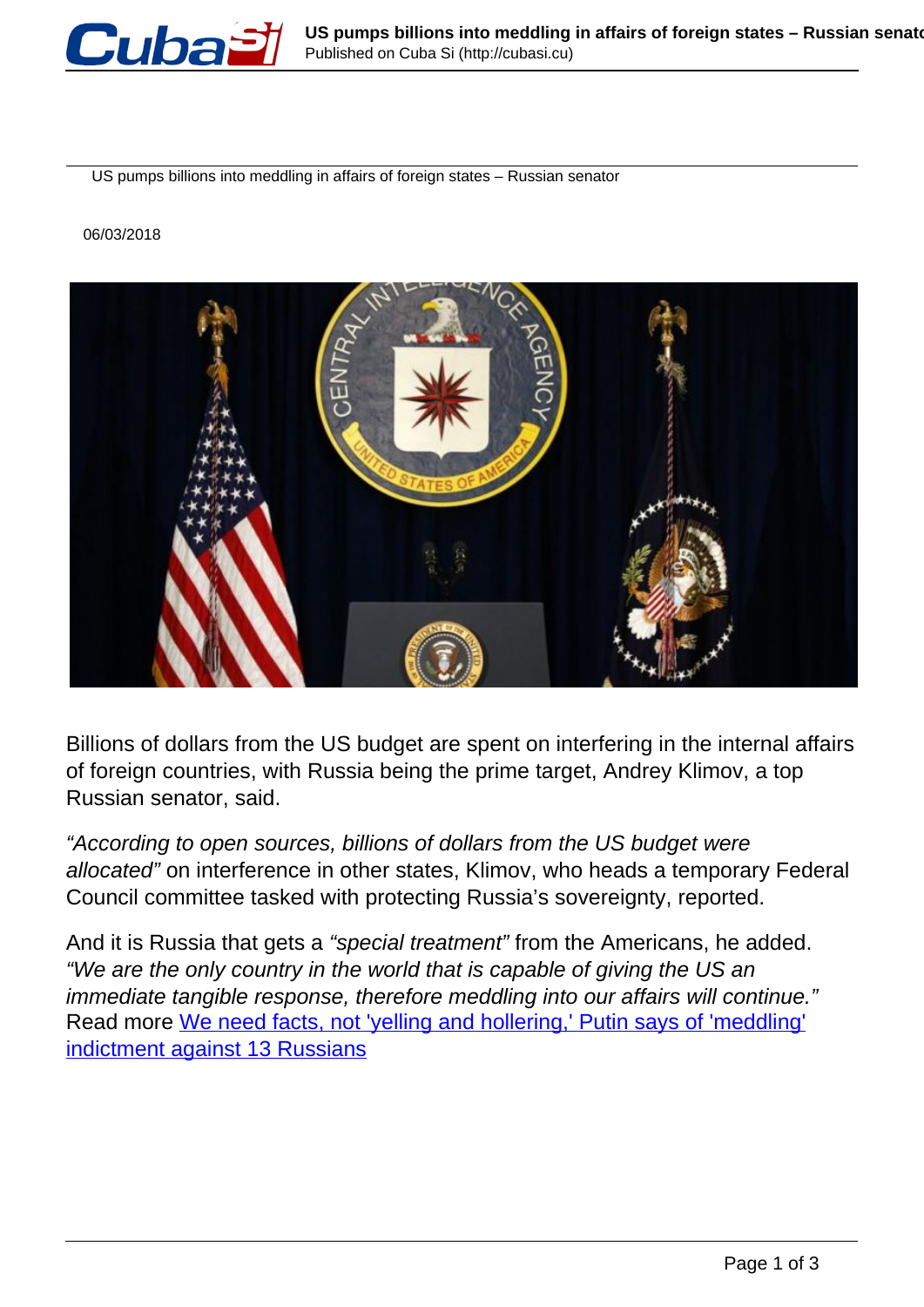



"At the moment, the battlefield is the election," the Senator said, referring to the presidential vote in Russia on March 18.

The US is accusing "a *dozen people*," who have no connections to the Russian authorities, as part of the so-called "Russiagate" probe, Klimov pointed out. Meanwhile, "from 500 to 700 employees at the CIA headquarters, and thousands – in the State Department, the Pentagon and Congress are working on the Russian issue," he said.

The Senator also ridiculed attempts by Washington to support its own accusations of Russian meddling into the US 2016 election, by citing RT's spending on advertising in the US "which amounted to no more than several dozen of thousands dollars." This is "laughable" compared to the sums spent by Washington on meddling into other states, he said.

The Federal Council member also said that the "score isn't in their [US] favor" when it comes to cyberattacks carried out from the territory of either country. Hacking attempts from Russia constituted just two or three percent of the total amount of cyberattacks on the US in 2017, while "cyberattacks from the US towards Russia amounted to 25-27 percent." Every year the number of American hacking attempts increases multi-fold, Klimov added.

Another commission member, Senator Oleg Morozov, said that the US meddling into Russia's internal affairs has been growing exponentially in recent years and is now affecting almost all fields of life.

## READ MORE: Putin: US interferes in other countries' affairs, should expect mirror reply

He singled out non-governmental organizations as a "very interesting subject," saying that the US has provided 72 billion rubles (over \$1.2 billion) to NGOs in Russia in 2016.